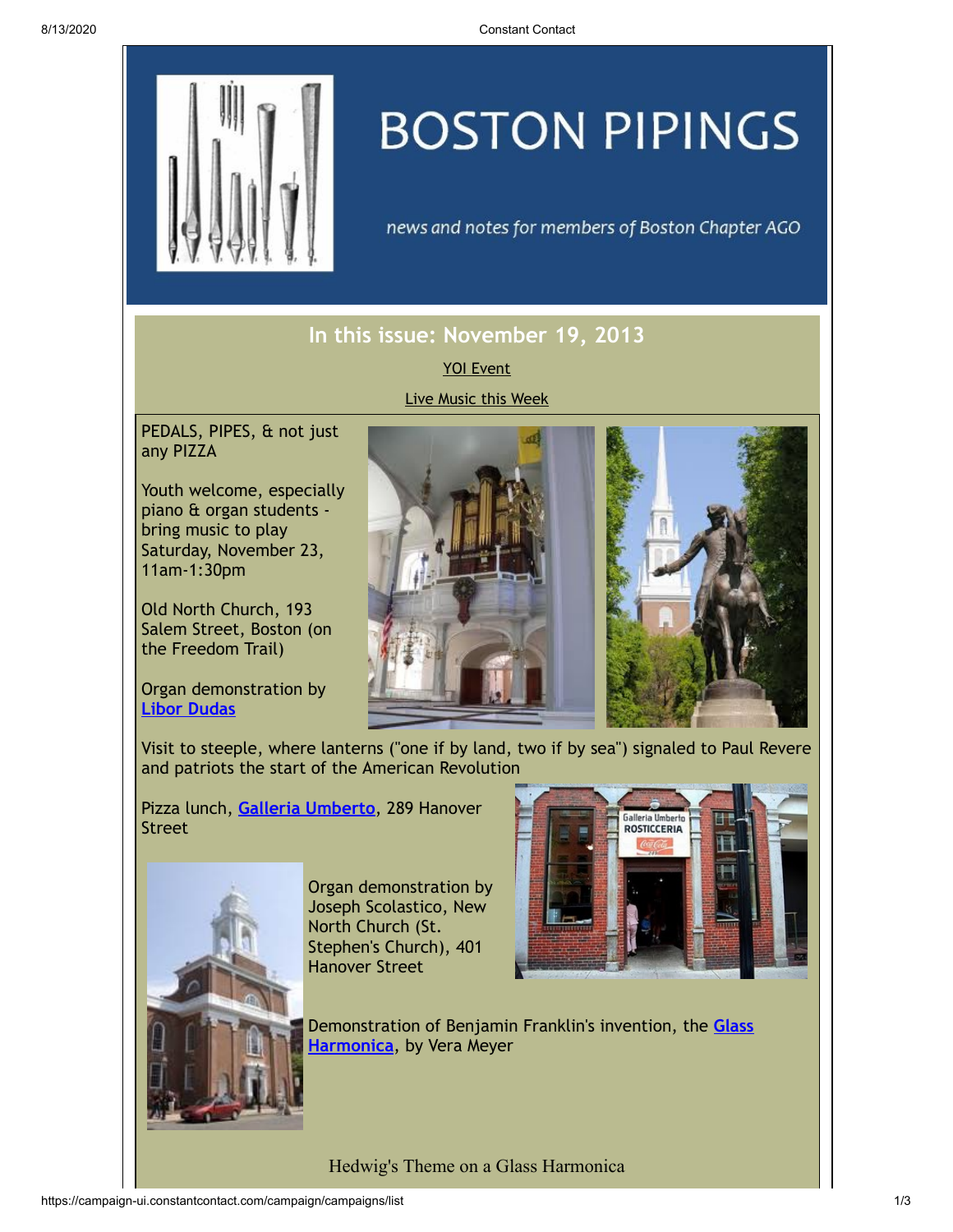Please forward to budding young organists.

Sponsored by the Young Organists Initiative, Boston Chapter, American Guild of Organists, Kathleen Adams, chair, [kathleenadams@cbfisk.com](mailto:kathleenadams@cbfisk.com)

## **2013 -2014 SCHOLARSHIP AUDITIONS**

St. Paul Church, Boston Archdiocesan School, Cambridge

Bring organ and/or piano music to audition for a scholarship for formal study of the organ. Saturday, January 18, 2014 at 11:00 a.m. Students in Grades 6-12 are invited to audition. Applications are due by January 14, 2014 and are available from Kathleen Adams at **[jkadams1@comcast.net](mailto:jkadams1@comcast.net)**

 $\_$  , and the set of the set of the set of the set of the set of the set of the set of the set of the set of the set of the set of the set of the set of the set of the set of the set of the set of the set of the set of th

Scholars receive: Scholarships for Lessons, AGO Membership, an Organ music voucher. 2013 - 2014 Scholars will play in a recital at King's Chapel in Boston on Tuesday, July 1, 2014 at at 12:15 p.m.

Information: YOI Chairman Kathleen Adams: **[jkadams1@comcast.net](mailto:jkadams1@comcast.net)**

## <span id="page-1-0"></span>**LIVE MUSIC THIS WEEK**

**Click [here](http://www.bostonago.org/info/calendar/) to go to the calendar. The website calendar now contains 4 months of listings.**

Thursday, November 21, 12:15 PM THURSDAYS AT HARVARD: Dr. James W. Kosnik Adolphus Busch Hall, Harvard University Cambridge, MA Cost: Free

Friday, November 22, 8:00 PM - Cambridge, MA Boston Choral Ensemble; Andrew Shenton, Artistic Director; music of Britten, Pärt, **Talbot** St. Paul Parish Cambridge, MA Cost: Tickets: Gen: \$20; Sr/Stu: \$10 - \$18/\$9 advanced sales at http://bostonchoral.org/box-office/

Saturday, November 23, 8:00 PM The Spectrum Singers, John W. Ehrlich, Music Director, Heinrich Christensen, organ, James Barkovic, piano Off the Beaten Path - Great Choral and Organ Music from Latvia, Hungary, Czech Republic First Church in Cambridge, Congregational Cambridge, MA Cost: Tickets: Gen: \$45/30/15

Sunday, November 24, 3:00 PM Boston Choral Ensemble; Andrew Shenton, Artistic Director; music of Britten, Pärt, **Talbot** Old South Church Boston, MA Suggested Donation: Gen: \$15; Sr/Stu: \$15 http://bostonchoral.org/box-office/